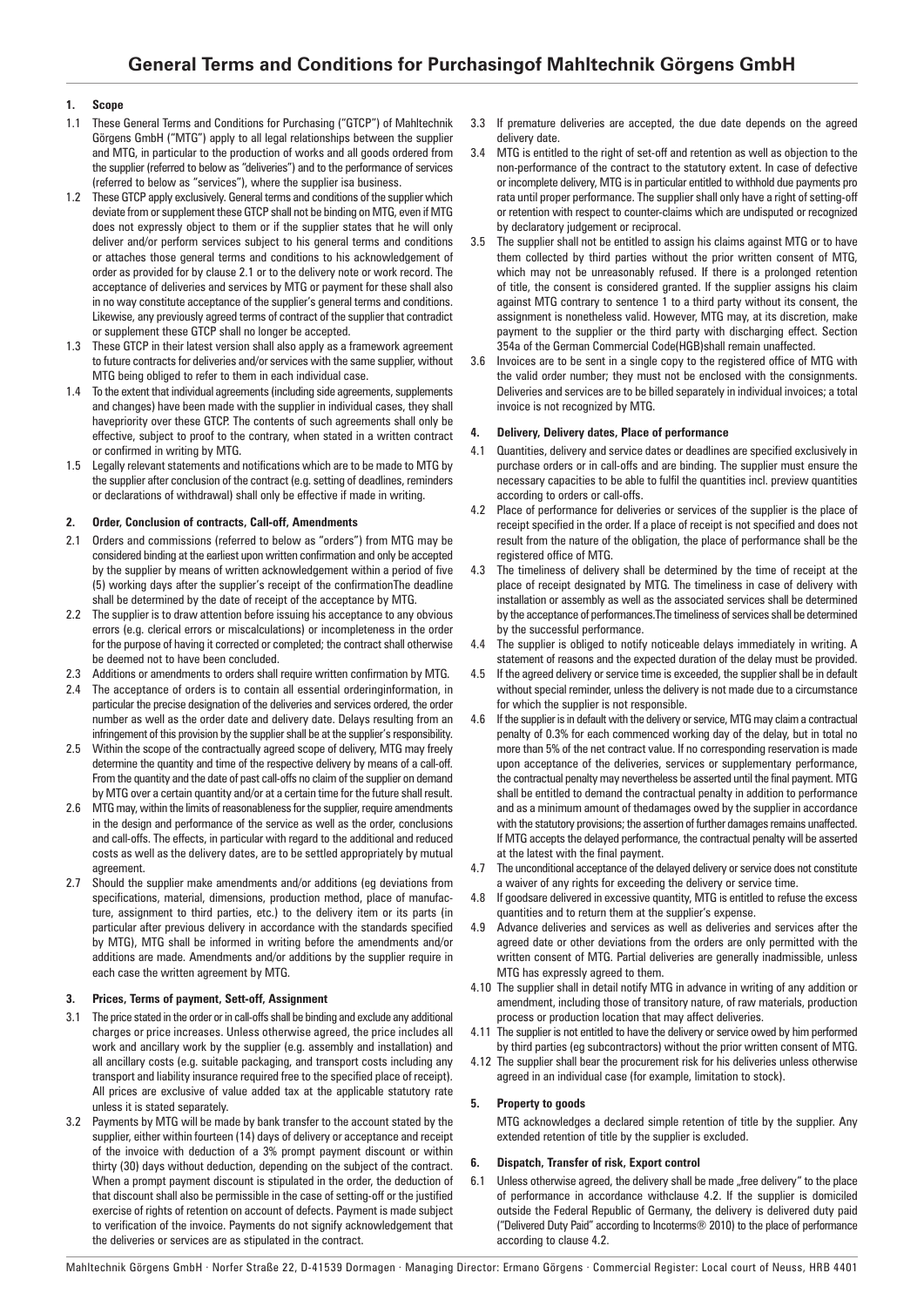- 6.2 The supplier must properly package, dispatch and insure his deliveries and comply withall relevant packaging and dispatch regulations. The supplier shall be liable for all damages that MTG incurs from improper or insufficient packaging, dispatch or insurance.
- 6.3 MTG is only obliged to return packaging material if expressly agreed, unless otherwise provided by law.
- 6.4 Shipping documents, such as delivery notes and packing slips are to be enclosed with the deliveries. The delivery note is to be enclosed in duplicate and must contain the following information: Place of receipt, date of issue and dispatch and on the content of the delivery the article number, order number, number of pieces. Additional costs incurred by MTG as a result of non-compliance with the above provisions shall be borne by the supplier.
- 6.5 If no special agreement has been made, the risk of accidental loss and accidental deterioration of the goods in the case of deliveries without installation or assembly shall be transferred upon arrival of the goods at the place of receipt specified by MTG. For deliveries with installation or assembly, the risk shall be transferred upon acceptance to be performed at the place of installation.
- 6.6 Assumption of acceptance is excluded if MTG refuses acceptance within a reasonable deadline set by the supplier stating at least one defect.
- 6.7 The supplier shall be obliged to comply with relevant export restrictions and to inform MTG immediately in writing of any authorization requirements for (re-) exports of his goods in accordance with German, European and US export and customs regulations as well as the export and customs regulations of the country of origin of his goods. The supplier shall reimburse MTG for all additional costs and other damages that arise as a result of incomplete or incorrect information, insofar as he is responsible for them.

### **7. Force Majeure**

- 7.1 Force majeure, labor disputes, riots, official measures and other unforeseeable, unavoidable and serious events release the contracting parties from the performance obligations for the duration of the disruption and to the extent of their effects, provided that the supplier, upon occurrence of the event, but not later than three (3) days after the occurrence, gives written notice thereof to MTG. This also applies if these events occur at a time when the affected contracting party is in default, unless it has caused the default intentionally or through gross negligence.
- 7.2 The contractual partners are obliged to provide the required information without delay and to adjust their obligations to the changed circumstances in good faith.

### **8. Control of outgoing goods, Examination obligation, Notice of defects**

- 8.1 The supplier shall ensure that before each delivery a comprehensive control of outgoing goods is carried out at his expense. MTG may request reports/material certificates from the supplier at any time.
- 8.2 The commercial obligations to examine and to give notice of defects shall be as set out in law (Sections 377 and 381 of the German Commercial Code (HGB)) with the following proviso: MTG's obligation to examine shall be limited to defects which openly come to light at the control of incoming goods under an external inspection including the delivery documents and at the quality control by way of the random sample test procedure (eg transport damage, wrong and short delivery). Where an acceptance is owed by MTG under statutory or contractual provisions, there shall be no obligation to examine the goods. For the rest, it shall depend on the extent to which an examination is feasible in the ordinary course of business, taking into account the circumstances of the individual case. The obligation to give notice of defects discovered later shall remain unaffected. In all cases, MTG's complaint (notification of defects) shall be deemed to have been made without delay and in due time if received by the supplier within seven (7) working days. In this respect, the supplier waives the objection of delayed notice of defects.

### **9. Quality and Documentation**

The goods must be free of defects and comply with the documents on which the order is based, with the factory standards, delivery instructions and technical specifications of MTG and with the applicable statutory provisions (eg the Equipment and Product Safety Act), with the relevant ordinances, regulations and directives (eg the Accident Prevention Regulations and the VDE standards), with the DIN standards and other recognized most recent rules of technology as well as with all relevant regulations, directives and requirements on environmental protection and must be equipped and suitable for the intended purpose and be marked accordingly. The quality and documentation requirements for deliveries and/or services arise from the separately agreed quality assurance agreement with the supplier. Other contractual or legal quality and documentation requirements shall not be restricted by this.

#### **10. Service and Spare parts**

The supplier guarantees a smooth provision of spare parts at market prices for a period of at least five (5) years from the day of delivery.

# **11. Liability for defects**

- 11.1 The supplier warrants that all goods delivered by him are free of defects, esp. that they
	- a) comply with the performance specifications and other specifications, samples, drawings and other stated requirements;
	- b) are free of faults, especially in design, manufacture and material;
	- c) are of a quality customary on the market,
	- d) are suitable for the specific purposes for which they are purchased.
- 11.2 Deviating from Section 442 para. 1 cl. 2 of the German Civil Code (BGB), MTG shall be entitled to assert claims for defects without restriction, even if the defect remained unknown at the conclusion of the contract due to gross negligence.
- 11.3 MTG shall be entitled to assert the statutory and contractual claims for defects unrestrictedly. If deliveries do not correspond to the aforementioned warranties ("defective delivery"), MTG may, at its discretion, demand rectification of the defect or delivery of a non-defective item or production of a new work. In the event of a defective delivery, MTG will give the supplier the opportunity to sort out prior to the beginning of the production. MTG's right to claim damages and reimbursement of expenses, in particular the right to claim damages instead of performance, is expressly reserved.
- 11.4 If the supplier does not fulfil his obligation of supplementary performance within an appropriate deadline set by MTG, MTG may itself or through a third party remedy the defect and demand compensation from the supplier for the necessary expenses or a corresponding advance. If the supplementary performance by the supplier has failed or is unreasonable for MTG (for example due to special urgency, endangerment of operational safety or imminent occurrence of disproportionate damages), there shall be no need to set a dead line; MTG shall promptly inform the supplier of such circumstances, if possible beforehand. An unreasonableness of the supplementary performance by the supplier is to be assumed in particular if the delivery is already in the production process of MTG or a customer.
- 11.5 If the supplier fulfils his supplementary performance obligation by replacement delivery, the limitation period shall begin to run anew for the goods delivered as replacement after the delivery. This shall also apply in the case of remedy of defects by rectification, unless during the rectification, the supplier has expressly and correctly reserved the right to carry out the rectification only as a matter of goodwill, to avoid disputes or in the interest of continuing the supply relationship.
- 11.6 In the event of resale, the statutory provisions of Sections 445a and 445b of the German Civil Code (BGB) shall apply to claims for recourse by MTG, with the stipulation that the statute of limitations, deviating from Section 445b para. 1 of the German Civil Code (BGB), is thirty-six (36) months.
- 11.7 Insofar as the goods have already been installed and delivered to MTG's customer and insofar as the defective goods are not submitted to MTG for inspection by its customer, the supplier shall acknowledge there cognition of a defect by MTG's customer or by a third party commissioned by him (eg a workshop) as proof of the defect even without the presentation of defective goods.
- 11.8 In the case of defective delivery, the supplier shall bear all expenses (including transport, travel, sorting, handling, material and labour costs) arising in connection with the supplementary performance, in particular also installation and removal costs. In this respect, the statutory regulation of Section 439 para. 3 of the German Civil Code (BGB) shall apply.
- 11.9 The supplier shall bear the costs incurred for the purpose of examination and supplementary performance according to clause 11.8 even if it turns out that in actual fact there was no defect. The liability for damages in the case of unjustified remedy of defects shall remain unaffected; in this respect, however, MTG is only liable if it has recognized or grossly negligently failed to recognize that there was no defect.
- 11.10 In the case of defects of title, the supplier also releases MTG from any claims of third parties, unless the supplier is not responsible for the defect of title.
- 11.11 The supplier shall be responsible for the fault of his vicarious agents as if it was his own fault.
- 11.12 With regard to MTG's supplementary performance claims, the place of performance is the location of the item.
- 11.13 The warranty period is thirty-six (36) months from the transfer of risk.

#### **12. Rights of MTG on infringement of obligations under service contracts**

In deviation from clause 11, MTG's rights in the case of infringement of obligations arising from service contracts shall be determined by the provisions of the law.

#### **13. Liability and insurance**

- 13.1 The supplier shall indemnify MTG against or release MTG from all direct and indirect claims (including claims for killing, injury to the body or the health or the infringement of property), damages (including all indirect and consequential damages), costs, expenses and losses ("damages") caused by the delivery of defective goods or breach of a contractual obligation. In the case of liability regardless of fault this shall not apply if the supplier is not at fault.
- 13.2 The supplier shall be obliged to ensure adequate insurance cover (in particular, public liability, product liability and recall insurance) for his contractual obligations. The supplier must provide MTG with a corresponding certificate from the insurer.

Mahltechnik Görgens GmbH · Norfer Straße 22, D-41539 Dormagen · Managing Director: Ermano Görgens · Commercial Register: Local court of Neuss, HRB 4401